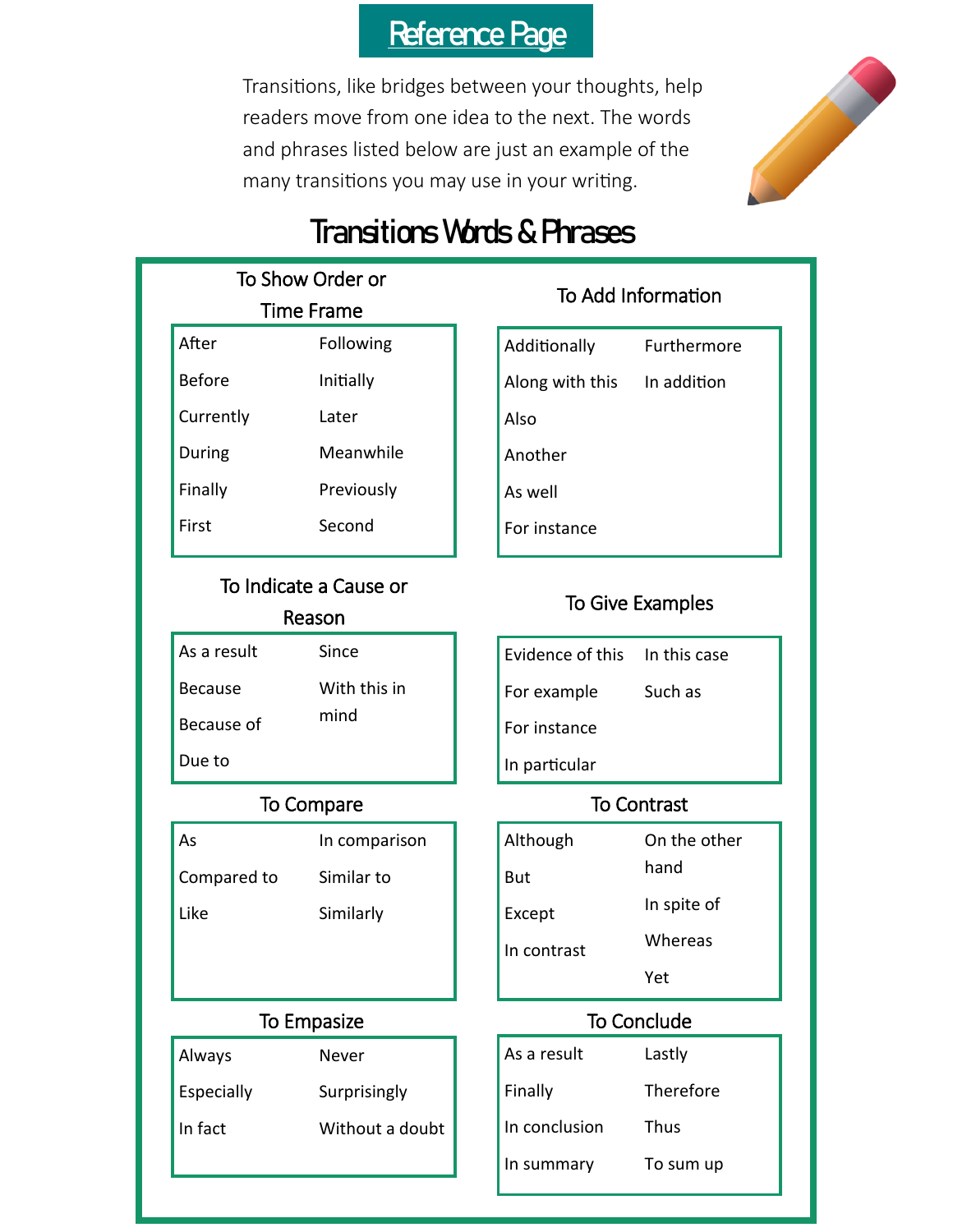# Transition Words & Phrases Task Cards





On a separate sheet of paper, write 1-3 sentences in response to each task card. Underline all transition words.

Remember to refer to the **Transition Words &** 

**Phrases** reference page.

### **To Show Order or Time Frame**

Describe your typical day at school.

### **To Indicate a Cause or Reason**

Pretend you're attending an outdoor school assembly. Describe the effects of an unexpected rainstorm.

### **To Compare**

Describe the similarities between a typical Saturday and Sunday.

### **To Emphasize**

State a personal opinion of yours that you feel strongly about.

**To Add Information** Inform someone about your favorite topic.

### **To Give Examples**

Explain how you prepare for a spelling test.

### **To Contrast**

Describe the difference between a Monday and a Friday.

### **To Conclude**

Summarize the main idea of a book you've recently read.